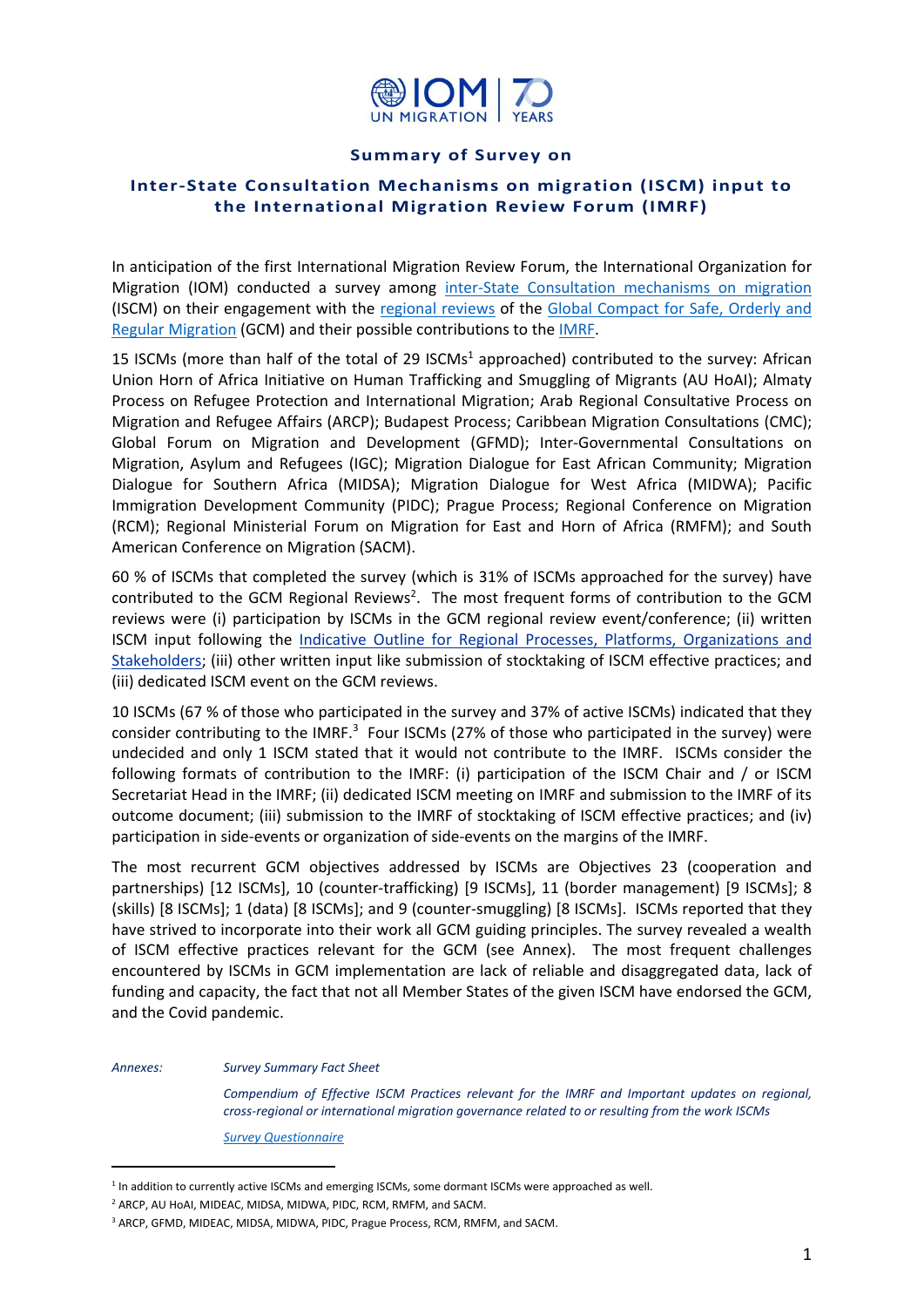

International Organization for Migration (IOM)

The UN Migration Agency

# Inter-State consultation mechanism (ISCM) inputs to the International Migration Review Forum **Survey summary - 2021**

- SMC inputs from ISMC inputs from
- § African Union Horn of Africa Initiative on Human Trafficking and Smuggling of Migrants (AU Amcan omon nom or Amca midadve on numan namcking and Smugginig or wigrants (AO " "Migration Dialogue for Southern Africa (MIDSA)<br>HoAI)
- § Almaty Process on Refugee Protection and International Migration § Migration Dialogue for West Africa (MIDWA)
- § Arab Regional Consultative Process on Migration and Refugee Affairs (ARCP) § Pacific Immigration Development Community (PIDC) Eudapest Process<br>
9 Prague Process → Prague Process → Prague Process → Prague Process → Prague Process → Prague Process → Pragu<br>
9 Prague Process → Prague Process → Process → Prague Process → Prague Process → Prague Proce
- **Caribbean Migration Consultations (CMC)**
- 
- Inter-Governmental Consultations on Migration, Asylum and Refugees (IGC) **South American Conference on Migration (SACM)**
- § Migration Dialogue for East African Community (MIDEAC)
- 
- 
- 
- 
- 
- Global Forum on Migration and Development (GFMD) **Same Case Accord Paradonic Provident Case** Regional Ministerial Forum on Migration for East and Horn of Africa (RMFM)
	-



### Contributions from ISCMs to the First International Migration Review Forum (IMRF)



Participation by your ISCMs in side-event(s) on the margins of the 1st I MRF

Organization by your ISCMs of side-event on the margins of the 1st I MRF

Participation of the ISCM Chair (and / or ISCM Secretariat Head) to the 1 st IMRF in…

Dedicated ISCM meeting on GCM global review and submission to the IMRF of its… Submission to the IMRF of stocktaking of ISCM effective practices relevant for the…



\*No information available.

## GCM objectives prioritized by the ISCMs

#23 Strengthen international cooperation and global partnerships for safe, orderly and regular migration. #10 Prevent, combat and eradicate trafficking in persons in the context of international migration #9 Strengthen the transnational response to smuggling of migrants #6 Facilitate fair and ethical recruitment and safeguard conditions that ensure decent work #11 Manage borders in an integrated, secure and coordinated manner

## Challenges detected

COVID-19 pandemic and disruption of work on the implementation of the GCM

Data on migration

- Implementation and commitment
- Funding and resources capacity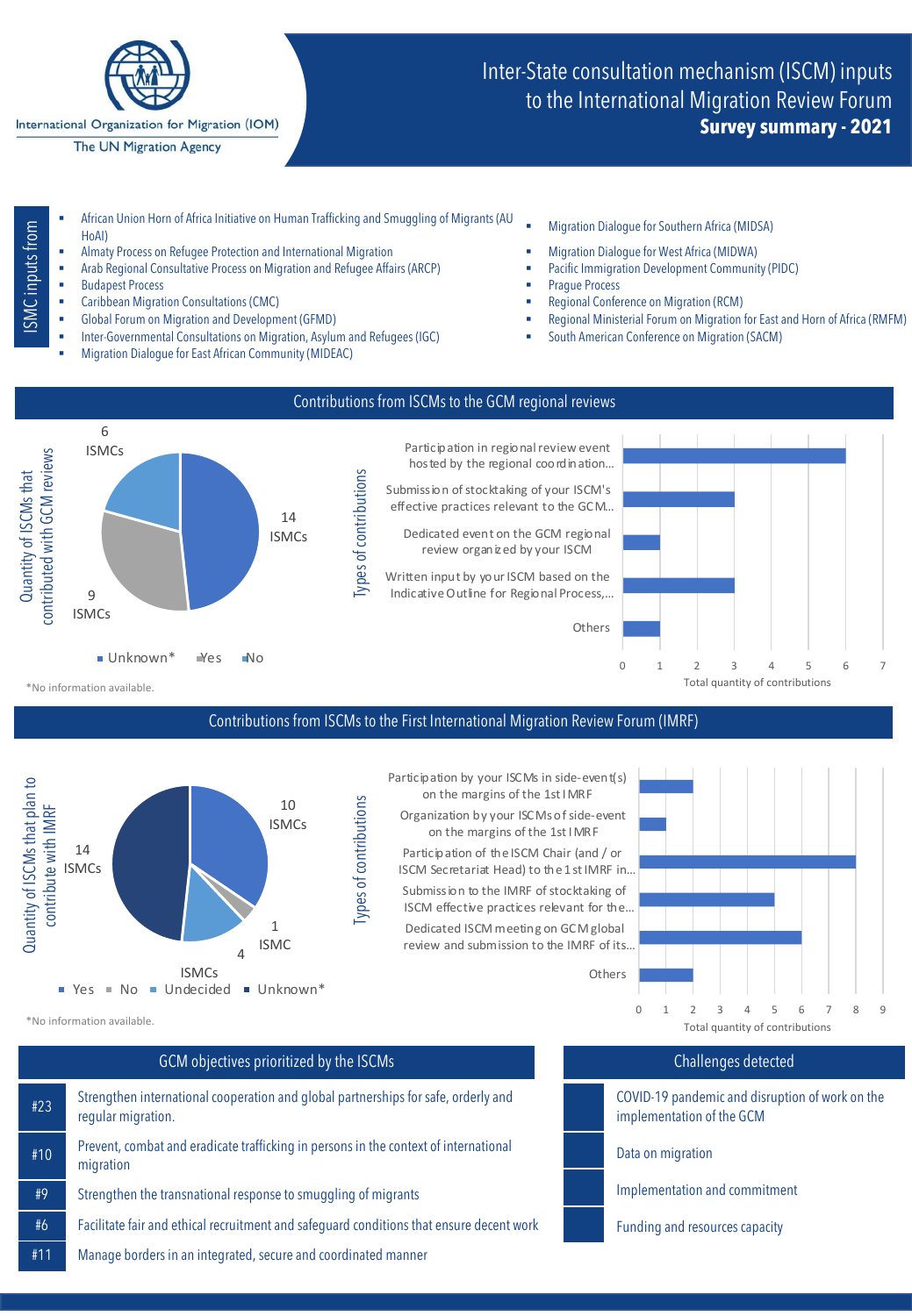

| Main updates on regional, cross-regional or international migration governance (2019-2021) |                                                                                                                                                                                                                                                                                                                                                                 |
|--------------------------------------------------------------------------------------------|-----------------------------------------------------------------------------------------------------------------------------------------------------------------------------------------------------------------------------------------------------------------------------------------------------------------------------------------------------------------|
|                                                                                            |                                                                                                                                                                                                                                                                                                                                                                 |
| <b>RMFM</b>                                                                                | Common approach in development to enhance protection of migrant workers: adoption and implementation of bilateral and multilateral labour<br>migration agreement (BLMA) within and from African with destination countries (with ILO and IGADA support).                                                                                                        |
| <b>ARCP</b>                                                                                | Through a survey undertaken by ARCP secretariat (May 2021), Member States reported that the ARCP had an impact/contribution to the<br>development of their work in migration and refugee affairs, particularly in making policies, strategies and action plans, participating in<br>international events, raising the efficiency and establishing partnerships. |
| <b>MIDEAC</b>                                                                              | EAC Labour Migration policy, e-Immigration Policy and Refugee Policy.                                                                                                                                                                                                                                                                                           |
| <b>RCM</b>                                                                                 | Work Plan transformation: include a wider topics that are related to the 23 objectives of the GCM. New working groups for irregular migration,<br>border management, labour migration, international protection and combat of trafficking and smuggling.                                                                                                        |
| <b>SACM</b>                                                                                | Good practices: 1) Recommendations on drafting quidelines for the care and protection of migrant women, girls and sex/gender diverse people in<br>South America; 2) Complementary Recommendations for the Protection of Migrant Children and Adolescents in the Context of COVID-19.                                                                            |
| <b>Budapest</b><br><b>Process</b>                                                          | Contributions to finding regional responses and ways forward through exchange of information and alignment of approaches. Under the BP<br>umbrella concrete projects were developed and implemented, these include two large EU funded projects that aimed at improving migration<br>management and integrated border management in the Silk Routes region.     |
| <b>MIDSA</b>                                                                               | The MIDSA 2019 declaration resolved to set-up migration data hub and develop a Migration Data harmonization roadmap for member state.<br>MIDSA recommended the development of Regional Migration policy framework to quide member states on national migration policy<br>development.                                                                           |

## Practices related to the development of the IMRF

| <b>AU HoAI</b>                    | Strengthening collaboration and cooperation within the Initiative in dealing with human trafficking and migrant smuggling within and from the<br>Horn of Africa.                                                                                                                                                                                                                                                                                                                                                                                            |
|-----------------------------------|-------------------------------------------------------------------------------------------------------------------------------------------------------------------------------------------------------------------------------------------------------------------------------------------------------------------------------------------------------------------------------------------------------------------------------------------------------------------------------------------------------------------------------------------------------------|
| <b>Budapest</b><br><b>Process</b> | Set-up of a Reference Group (RG) to provide a red thread between meetings and develop opportunities for deepened engagement for the<br>dialogue. Thus, the Reference Group is important for the BP in order to continue its focus on implementing the adopted Call for Action and to<br>provide a means for relevant national stakeholders to share their perspectives, knowledge and best practices in a smaller and more focused setting                                                                                                                  |
| <b>RMFM</b>                       | Promotion of: common policy responses to implement existing legal and policy frameworks, investing in institutional mechanisms and<br>arrangements to support and facilitate labour mobility agreements, establishing or reinforcing existing labour market information systems within<br>the region, identify the existing capacity and training needs in the area of labour migration statistics and data collection, enhance inter-state, intra<br>and inter-regional cooperation for implementation of the AUC/IOM/ILO Joint Labour Migration Programs. |
| <b>PIDC</b>                       | Training Support is a priority for PIDC allowing the organisation to strengthen governance structures and legal frameworks into Members'<br>operations.                                                                                                                                                                                                                                                                                                                                                                                                     |
| <b>SACM</b>                       | Two main actions: 1) The implementation of a new working method based on the concept of thematic Networks; 2) The creation and launching of<br>the Suramérica Abierta platform, financed by the IOM Development Fund, considered as a tool that can provide accurate and up-to-date<br>information in real time on migration regulations in the context of the pandemic.                                                                                                                                                                                    |
| <b>MIDEAC</b>                     | Coordination of migration issues in view of the global, regional instruments on migration.                                                                                                                                                                                                                                                                                                                                                                                                                                                                  |
| <b>ARCP</b>                       | Work on: raise the awareness of its Member States on the GCM and its implementation and follow up process; build the capacity of officials in<br>relevant national bodies; provide a platform for exchanging information and best practices and prepare information notes to update Member<br>States on the GCM and its review process on different levels. Member States are encouraged on many occasions and in many different ways to<br>actively participate in the GCM review process on the national, regional and global levels.                     |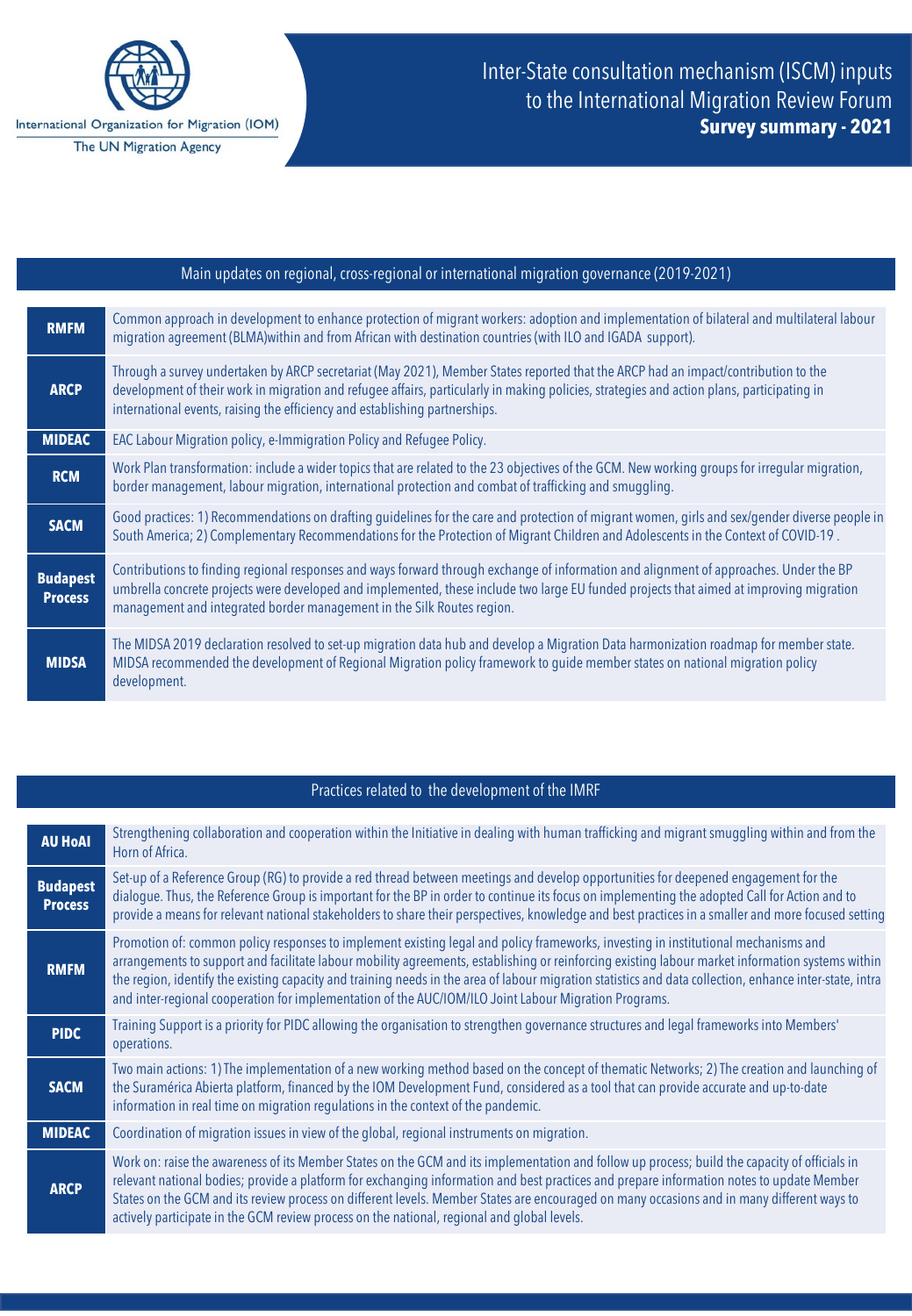## **Annex. Compendium of Effective ISCM Practices relevant for the IMRF and Important updates on regional, cross-regional or international migration governance related to or resulting from the work ISCMs**

#### **Effective ISCM practices relevant for the IMRF**

#### **African Union Horn of Africa Initiative on Human Trafficking and Smuggling of Migrants (AU HoAI)**

Strengthening collaboration and cooperation within the Initiative in dealing with human trafficking and migrant smuggling within and from the Horn of Africa.

#### **Almaty Process on Refugee Protection and International Migration**

Not all Almaty Process Member States are part of the Global Compact for Migration. Some Member States supported putting GCM on the Almaty Process agenda. Member States supported a role for the Almaty Process in the implementation of the GCM.

Suggestions of member States on the Development Strategy of Almaty Process in order to implement the GCM. According to these suggestions, the migration policy of AP member States should be based on the following principles:

- respect and protection of the rights of migrants, non-discrimination on the basis of race, nationality, language, origin, religion, political beliefs, membership of a certain social group;
- ensuring compliance with the provisions of laws regulating migration processes and international obligations;
- combining the interests of the individual and the state, combining the efforts of all branches of government and public associations;
- ensuring the rights and legitimate interests of the local population and migrants.
- strengthening mutually beneficial international cooperation at both regional and global levels.

### **Arab Regional Consultative Process on Migration and Refugee Affairs (ARCP)**

The ARCP works on regular basis to: raise the awareness of its Member States on the GCM and its implementation and follow up process; build the capacity of officials in relevant national bodies; provide a platform for exchanging information and best practices and prepare information notes to update Member States on the GCM and its review process on different levels. Member States are encouraged on many occasions and in many different ways to actively participate in the GCM review process on the national, regional and global levels.

#### **Budapest Process (BP)**

Reference Group (RG) to provide a red thread between meetings and develop opportunities for deepened engagement for the dialogue. BP is making use its network and its well established cooperation frameworks to bring the right parties around the table to discuss the future of migration within and from the Silk Routes region. Each meeting of the RG comprises of almost 15 countries represented by their relevant public servants as well as representatives of the European Commission. With each meeting there has been a positive progression towards developing meaningful project proposals that suit the needs of the BP's participating countries. Moreover, the RG has proved to be a good platform for BP countries to address policy level issues affecting the Whole-of-the-Silk Routes as well as form consensus on and address emerging issues such as the recent situation in Afghanistan. Thus the Reference Group is important for the BP in order to continue its focus on implementing the adopted Call for Action and to provide a means for relevant national stakeholders to share their perspectives, knowledge and best practices in a smaller and more focused setting.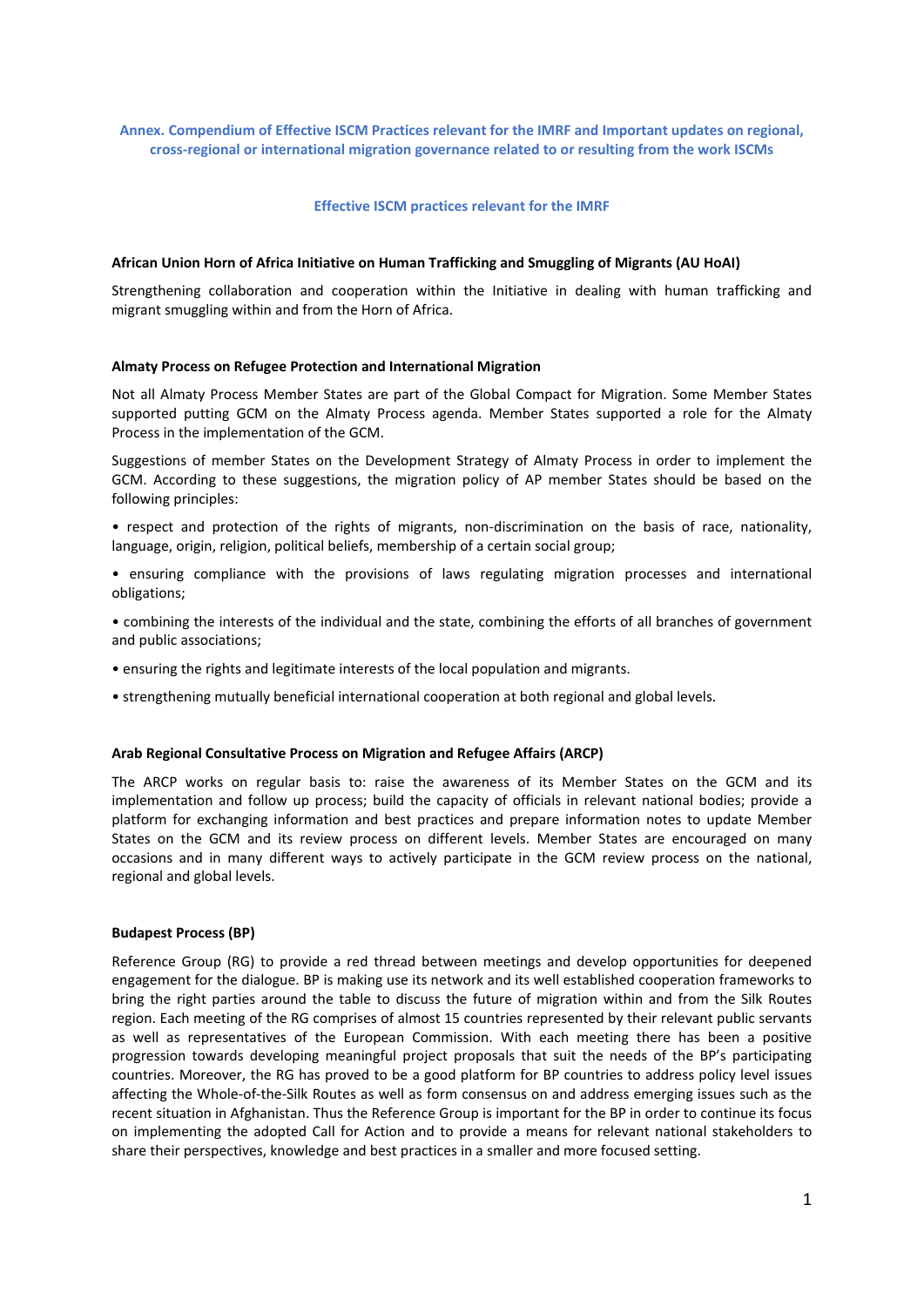## **Migration Dialogue for East African Community (MIDEAC)**

Coordination of migration issues in view of the global, regional instruments on migration.

## **Migration Dialogue for West Africa (MIDWA)**

Consultation and exchanges.

### **Migration Dialogue for Southern Africa (MIDSA)**

Producing declaration statement that is shared with SADC in implementing GCM action plan for Africa.

### **Pacific Immigration Development Community (PIDC)**

i. Training Support is a priority for PIDC allowing the organisation to strengthen governance structures and legal frameworks into Members' operations. The PIDC plays a lead role in coordinating the delivery of immigration and border control related training programmes in the Pacific and works closely with a number of Donors and partner agencies. Members continue to place a high priority on training programmes provided through PIDC and in 2020 PIDC undertook a Training Needs Analysis (TNA) for its Members.

ii. Support to regional technical immigration trainings provided by Australia Border Force's International Border Cooperation Programme and New Zealand Immigration's Hakili Matagi Programme.

iii. Support to trainings provided by UNHCR, IOM, Bali Process and UNODC

iv. Trainings on:

- − Strategic planning;
- − Data collection;
- − Standard Operating Procedures;
- − Human Trafficking and People Smuggling; and
- − Law enforcement intelligence and information sharing.

v. Development of Postgraduate Diploma in Border Security in partnership with the University of the South Pacific. Launched in 2020 it provides an immigration focused academic programme to specifically meet the needs of the region. The programme was developed to build an affordable accredited fully online education training package to Pacific Islands Countries and Territories (PICTs) to (i) strengthen professional and intellectual capacity of PICTs' Border Security personnel to allow for critical thinking about border security; (ii) develop PIDC officers' ability to function within a regional border security and management context; (iii) build a body of knowledge to enhance critical thinking and analysis regarding common migration issues facing the region; and (iv) foster knowledge transference to facilitate border security practices informed by understanding of local, regional and international theories, philosophies and principles.

Academic scholarship for PIDC Officers from across the region to undertake these studies has funded over 30 immigration officers including a first cohort that has since completed the Postgraduate Diploma in 2021. For the first two trimesters in 2020 an average of 60 students from across the region were enrolled.

vi. PIDC Model Training Curriculum. In response to the findings of a 2020 Training Needs Analysis undertaken with the PIDC Membership, in 2021 the PIDC Secretariat developed a regional model immigration introductory training curriculum with training modules based on regional and international best practices and tailored for Pacific Island States for Members to adapt as appropriate. Endorsed by PIDC Members in June 2021 the PIDC Secretariat is in the process of providing technical assistance to strengthen the training curriculums for its memberships beginning with three countries in 2021 and 2022. For the smaller island states, the intermediate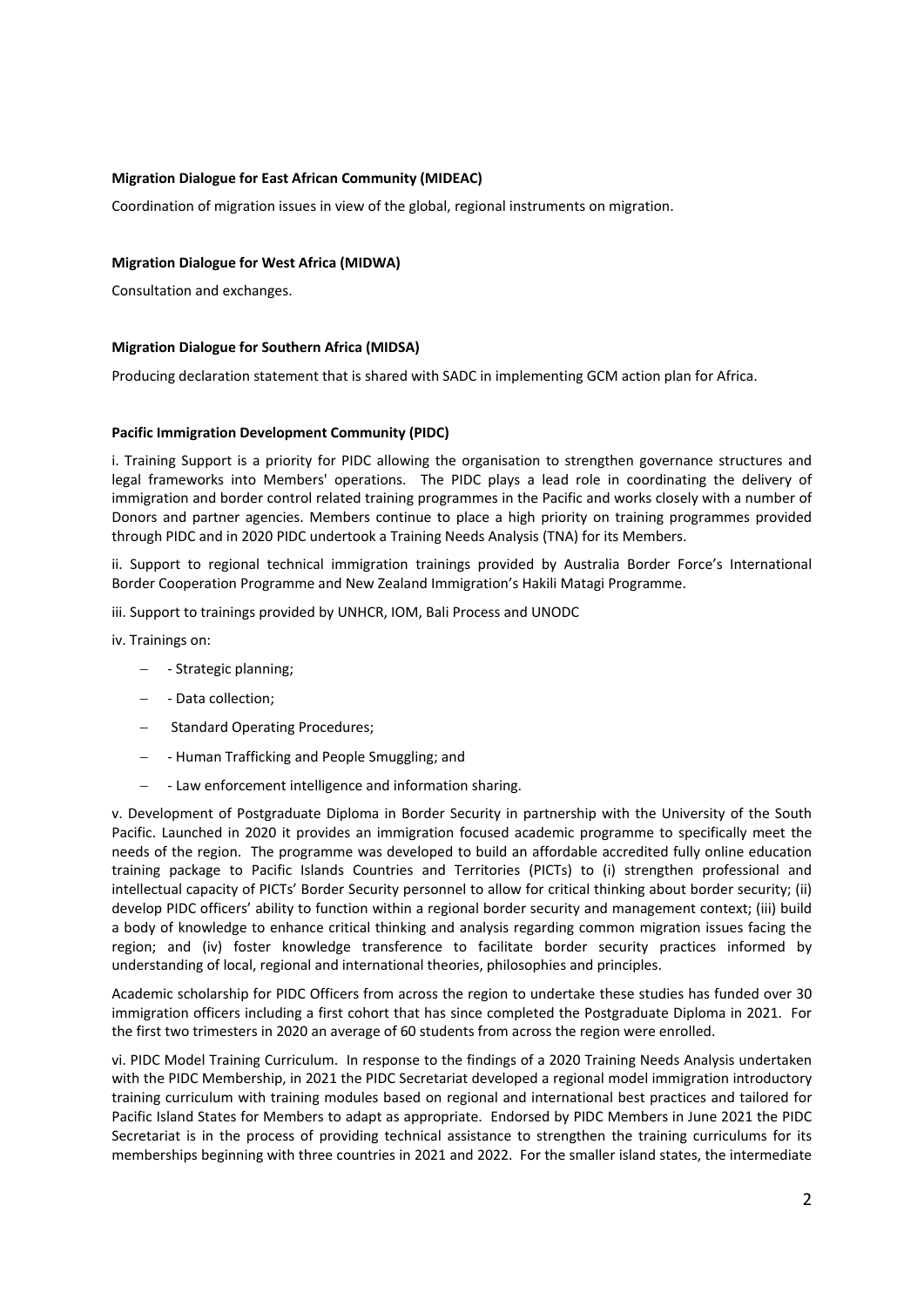and advanced training will continue to be coordinated through the PIDC Secretariat and sourced from partner organisations such as the larger PIDC Members and partner organisations such as UNODC, UNHCR and IOM. The PIDC introductory training curriculum and training modules are in the following priority areas:

- − Basics of Border Control;
- − Migration and Border Management;
- − Traveller Assessment Process;
- − Document Inspection; and
- − Role of Information.

#### **Prague Process**

www.pragueprocess.eu

#### **Regional Ministerial Forum on Migration for East and Horn of Africa (RMFM)**

i. A common approach in the development, adoption and implementation of bilateral and multilateral labour migration agreements (BLMAs), within and from Africa with destination countries. This will enhance protection of migrant workers from the region.

ii. Promote common policy responses to implement existing legal and policy frameworks; formulate new policy responses where protection gaps have been identified and involve multilateral stakeholders and development partners to improve the human and labour rights protection of migrant workers in countries of origin, transit and countries of destination.

iii. Investing in institutional mechanisms and arrangements by establishing appropriate institutional, interinstitutional, and cross-border institutional mechanisms and arrangements to support and facilitate labour mobility agreements which incorporate reference to health and wellbeing of migrants during all phases of migration.

iv. Establishing or reinforcing existing labour market information systems within the region, identify labour market needs for migrant workers and strengthen the capacity of labour market institutions on labour migration.

v. Identify and evaluate the existing capacity and training needs in the area of labour migration statistics, data collection and management; and introduce harmonised standards and tools for data collection, analysis and monitoring on international labour migration in region to encourage quantitative and qualitative research on labour migration and its inter-correlated issues and facilitate evidence-based labour migration policy making.

vi. Enhance inter-state, intra and inter-regional cooperation for implementation of the AUC/IOM/ILO Joint Labour Migration Programs.

vii. Governments to support the overall strengthening of social security and welfare institutions in Member States in order to extend social security to migrant workers, promoting in particular the mainstreaming of gender and disability issues, induced mental health and psychosocial issues through access and portability regimes compatible with international standards and good practice.

#### **Regional Conference on Migration (RCM)**

i. The active participation of the RCM on the meetings in April 8 2021

ii. The workshop that is going to be held between the IOM and the RCM on September 2021.

#### **South American Conference on Migration (SACM)**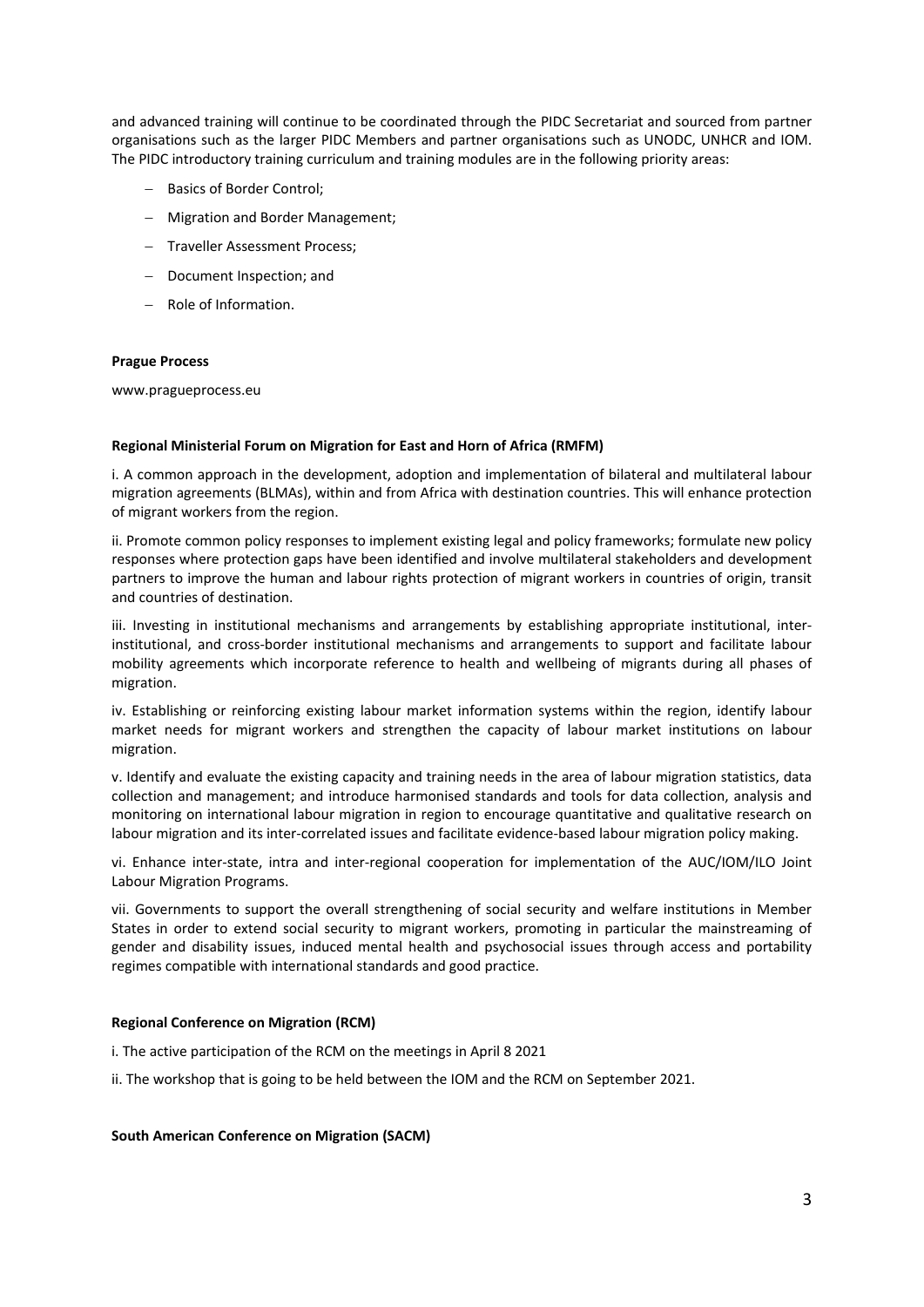i. The implementation of a new working method based on the concept of thematic Networks, with the aim of updating the SACM agenda, facilitating the orderly follow-up of the topics dealt with, validating and giving continuity to them in the successive Presidencies Pro Tempore. In line with this, the thematic Networks created by SACM are as follows:

- a) Network on Border Management;
- b) Network on Human Trafficking and Smuggling of Migrants;
- c) Network on Migrant Children and Adolescents;
- d) Network on Environment, Climate Change, Disasters and Migration;
- e) Network on Gender and Migration;
- f) Network on Social and Labour Integration: Work and Education.

ii. The creation and launching of the Suramérica Abierta platform, financed by the IOM Development Fund, considered as a tool that can provide accurate and up-to-date information in real time on migration regulations in the context of the health care measures that countries must currently adopt due to public health considerations. In addition, it stated that work is being done for the forthcoming release of the Suramérica Abierta mobile application, and the effectiveness of this platform will be assessed so that the aforementioned project can continue over time, evaluating its multiple uses.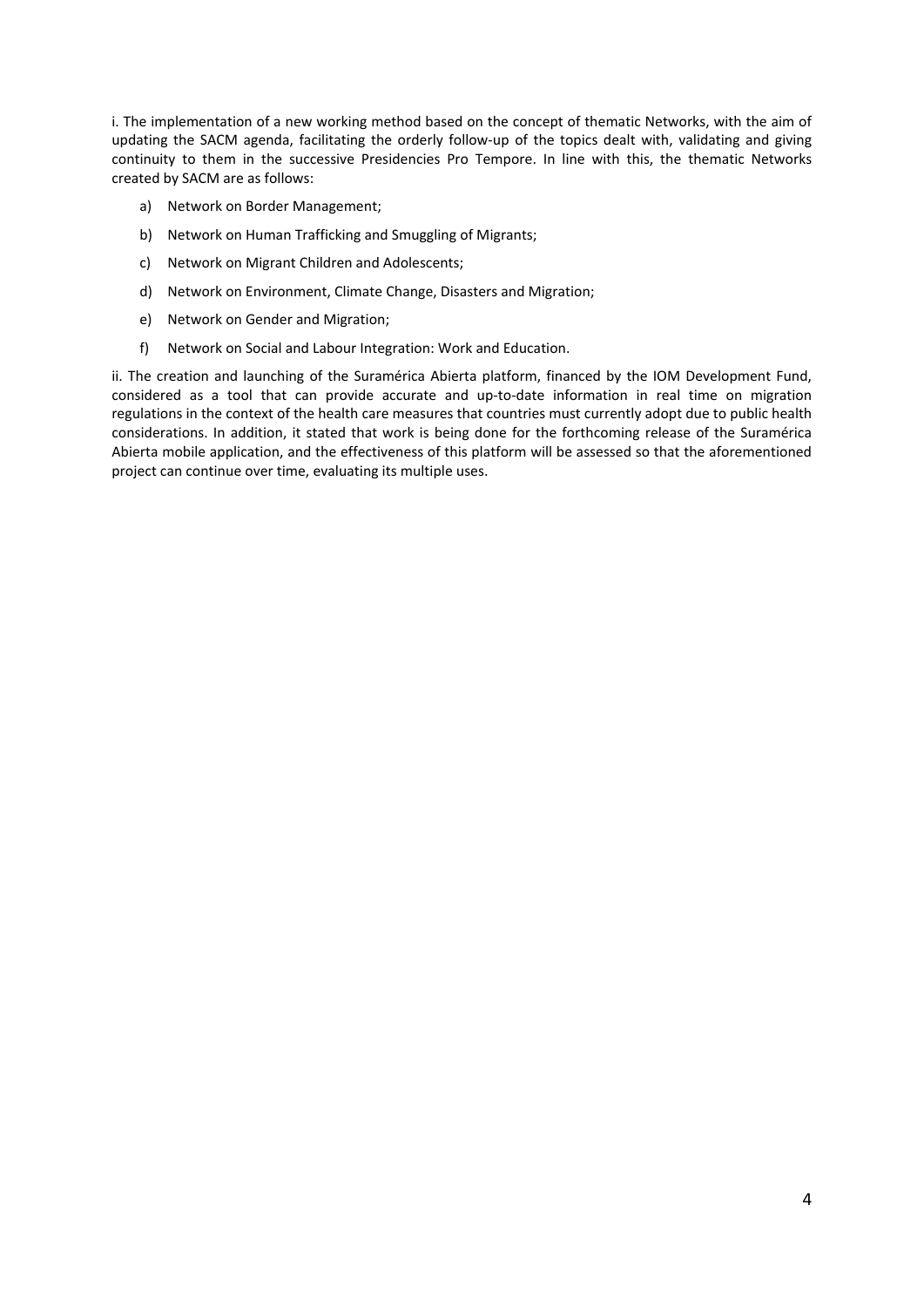## **Important updates on regional, cross-regional or international migration governance related to or resulting from the work ISCMs (since 2019)**

#### **Almaty Process**

The Development Strategy document on the priorities of Central Asia region and beyond.

Continued forum for Almaty Process Member States to discuss and compare migration laws, practices and policies.

Thematic expert meetings, webinars and other meetings on regional migration governance as per 2021-2022 calendar of activities.

### **ARCP**

In a survey undertaken by ARCP secretariat in May 2021, ARCP Member States reported that the ARCP had an impact/contribution to the development of their work in migration and refugee affairs; particularly in making policies, strategies and action plans, participating in international events and forums related to migration and refugee affairs, raising the efficiency of Member States' officials and establishing partnerships.

#### **Budapest Process**

Contribution to finding regional responses and ways forward through exchange of information and alignment of approaches.

Concrete policy developments in the Silk Routes Region:

Intergovernmental working groups

Multi-faceted training and workshops. Improvement of training structures; pilot trainings. Training manual on trafficking in persons and smuggling of migrants elaborated for officials of the Federal Investigation Agency (FIA) of Pakistan and later adapted also for Afghanistan and Iraq.

Support to the Ministry of Refugees and Repatriation of Afghanistan to develop a Comprehensive Migration Policy (CMP) to address issues related to mixed migration flows.

A pre-departure system for overseas employment to support the Afghani Ministry of Labour and Social Affairs.

Elaboration of National Emigration and Welfare Policy for Oversees Pakistanis has been submitted to the government for approval.

Support to operationalise existing structures for better reintegration, such as the Facilitation and Reintegration Centre of the Overseas Pakistanis Foundation and its Community Welfare Attachés.

Advanced draft National Policy for Engagement with Iraqis Abroad is heading towards implementation.

Capacity-building in Bangladesh to develop guidelines and procedures on crisis management and diaspora engagement and ensure protection of migrants throughout emergencies in their host countries.

Concrete projects in support of the Budapest Process: including two large, EU-funded ICMPD projects aimed at improving migration management and integrated border management in the Silk Routes region. Outcomes of these projects include: establishment of comprehensive and meaningful inter-regional/national law enforcement cooperation, field-based assistance aimed at helping fragile communities in building resilience and better responses to migration push factors, and awareness raising mechanisms – Migrant Resource Centres (MRCs) established throughout the Silk Routes region (with the support of EU, Switzerland, Germany and Norway and others).

#### **MIDEAC**

Draft EAC Labour Migration policy, e-Immigration Policy and Refugee Policy.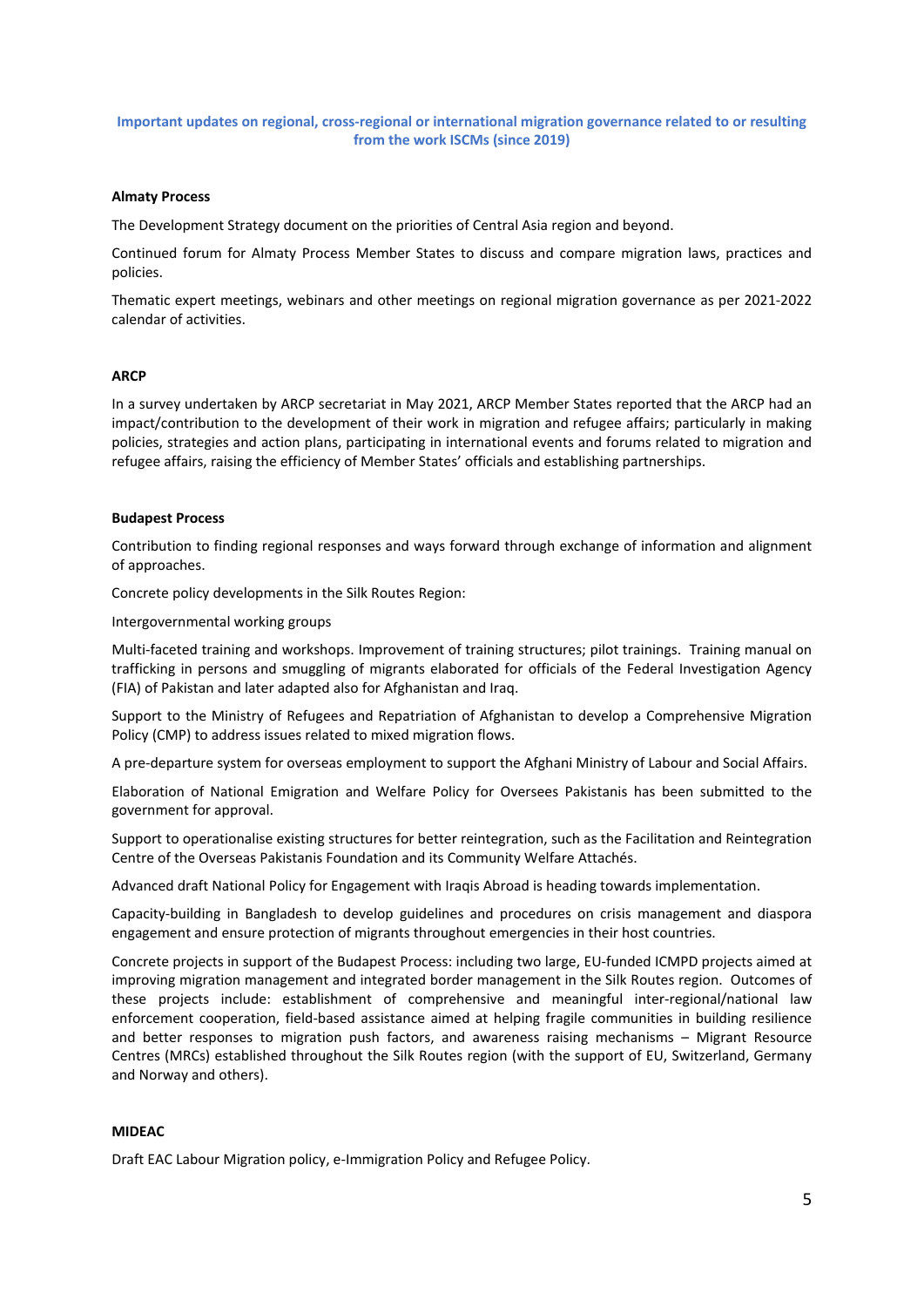Visa free entry for all citizens and Issuance of EAC e-Passports to Citizens of the EAC Community.

#### **MIDSA**

The MIDSA 2019 declaration resolved to set-up migration data hub and develop a Migration Data harmonization roadmap for member state.

MIDSA recommended the development of Regional Migration policy framework to guide member states on national migration policy development.

The SADC MPRF is on its final stages.

#### **PIDC**

Continued strengthening of collaboration and coordination among Members and partner organisations to address regional immigration priorities.

Primary regional entity coordinating immigration enforcement activities for the Pacific Islands Region.

Advanced or developed a number of regional immigration agreements and participated in several regional forums to support coordinated responses to security, climate change, transnational crime and COVID-19.

Annual meetings to develop collective responses to joint immigration issues prioritized by Members primarily in the areas of border security and enforcement. Since January 2020 a significant amount of this work has been around supporting Pacific Immigration Agencies to respond to COVID-19 in terms of border closures, quarantine and management of repatriation flights.

Two key forums the PIDC has participated in include: (a) Regional Law Enforcement Declaration of Partnership; and (b) the Pacific Islands Forum Officials Sub-Committee on Regional Security (FSRS).

PIDC Regional Immigration Modernisation Toolbox was expended to provide additional resources containing regional best practices to promote standardised approaches where possible in response to priority immigration issues

Developed a number of regional resources that represent regional best practice and international standards for Members to adapt as appropriate to their national circumstances. These resources have been used by PIDC to provide technical assistance to Members to strengthen national immigration capability. Regional resources developed include:

- PIDC Model National Immigration Strategic and Operational Framework (Developed in 2020/ 2021)

- PIDC Regional Immigration Policy Framework (Developed 2020/ 2021)

- PIDC Regional Model Immigration Legislation Framework (Developed in 2011 and additional updates provided in 2017, 2019 and 2020)

- PIDC Regional Model Standard Operating Procedures (Revised in 2019 and 2021)
- PIDC Regional Model Immigration Training Curriculum and Training Modules (Developed in 2021)
- PIDC Regional Model Immigration Primary Line Best Practices (Developed in 2021)
- PIDC Regional Model Code of Ethics for Immigration Officers (Revised in 2019)

In-country technical assistance to strengthen Members capability in priority immigration areas.

Technical assistance and training support to Members (i) to strengthen immigration capacity in priority areas such as legislation modernization, standard operating procedures and the development of an Immigration designed Code of Ethics (ii) capacity building opportunities for members with partner organisations to provide training in areas such as leadership, academic immigration study, strategic planning, information sharing, document examination and facial recognition; (iii) support in developing and strengthening Member States' national training curriculums for domestic capacity building programmes.

Technical Support Programmes provided include: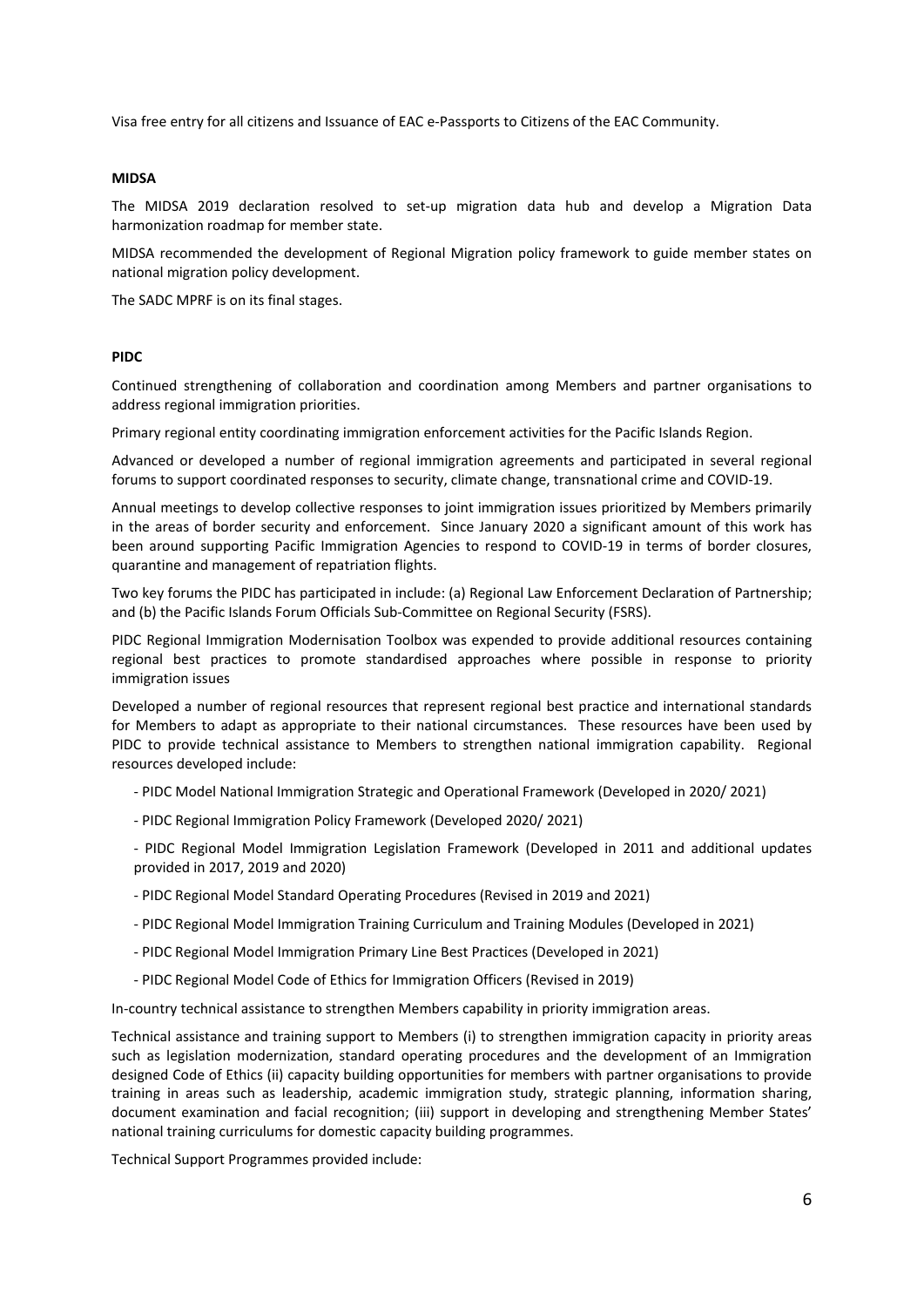- PIDC Immigration Legislation Review and Modernisation Programme (In- country TA)
- Standard Operating Procedures Technical Support Programme (In- country TA
- Development of Postgraduate Diploma in Border Security
- PIDC Model Training Curriculum

Regional frameworks, agreements and programmes to strengthen border management processes, information sharing for border enforcement purposes, and national and regional responses to COVID-19

Endorsed several regional frameworks to coordinate collective responses to common issues shared by the Members especially in the areas of Human Trafficking, People Smuggling, and information sharing for enforcement purposes.

## **RCM**

RCM Work Plan includes new, wider topics that are related to the 23 objectives of the GCM. New working groups were created to address current challenges in the region, such as the irregular migration, border management, labour migration, and in addition to traditional RCM thematic focus (such as international protection and combat of trafficking and smuggling).

### **RMFM**

A common approach in development, adoption and implementation pf bilateral and multilateral labour migration agreement (BLMA) within and from African with destination countries (with ILO and IGADA).

Establishing or reinforcing existing labour market information system (IOM "Enhancing capacities on labour migration data collection, analysis and sharing to support labour migration governance in East and Horn of Africa" Regional Project).

#### **SACM**

Recommendations on drafting [guidelines for the care and protection of migrant women, girls and sex/gender](https://csmigraciones.org/sites/default/files/2021-%209/Gender%20and%20Migration%20Network%20Document%20-%20Recommendations%20Guidelines%20Gender.pdf) [diverse people in South America](https://csmigraciones.org/sites/default/files/2021-%209/Gender%20and%20Migration%20Network%20Document%20-%20Recommendations%20Guidelines%20Gender.pdf)

[Complementary Recommendations for the Protection of Migrant Children and Adolescents in the Context of](https://csmigraciones.org/es/conferencias-csm/xix-conferencia-suramericana-sobre-migraciones)  [COVID-19](https://csmigraciones.org/es/conferencias-csm/xix-conferencia-suramericana-sobre-migraciones)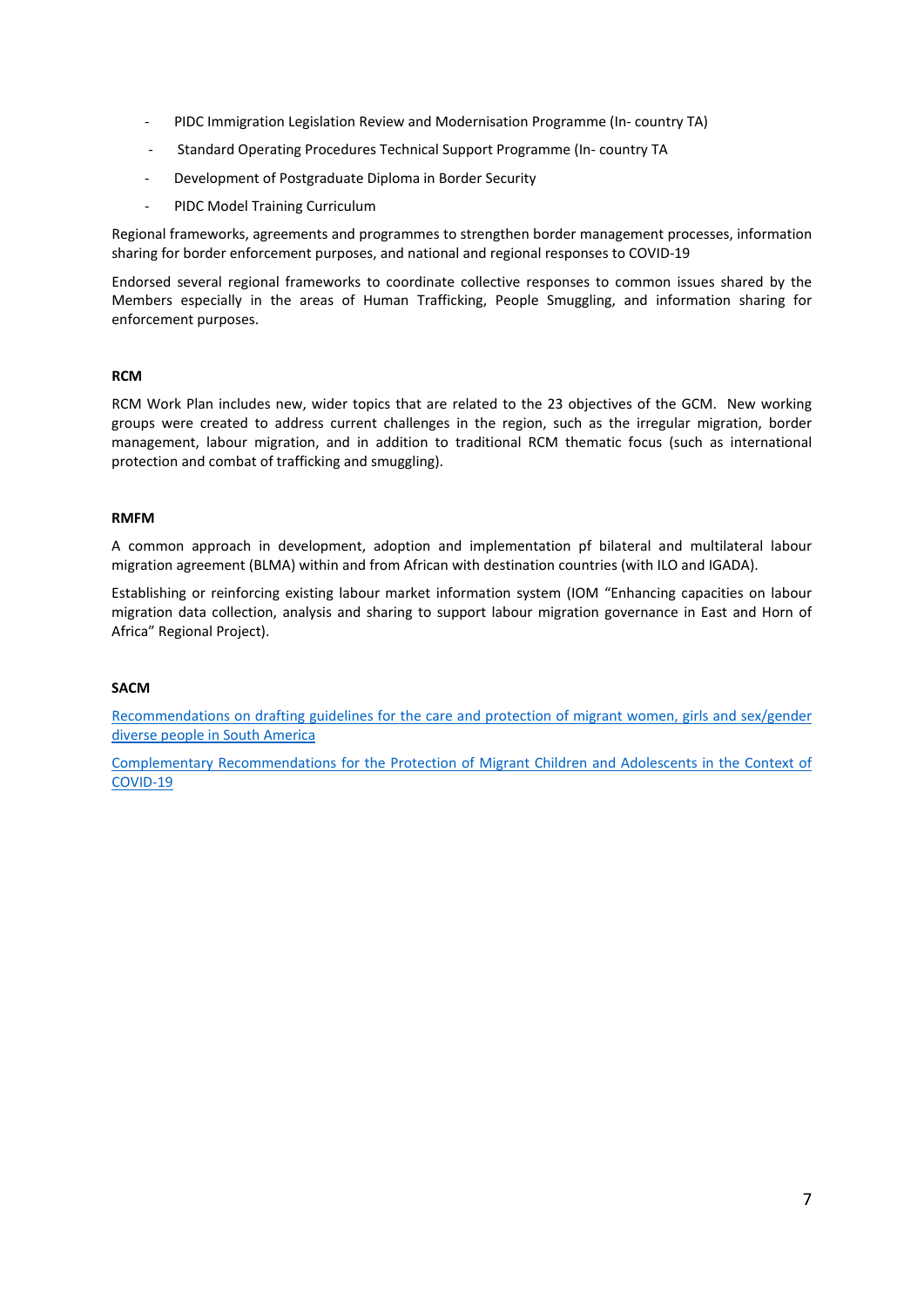## **Annex. ISCM contributions to the GCM Regional reviews.**

60 % of the ISCMs who responded to the survey have contributed to the GCM Regional Reviews. They include Arab Regional Consultative Process on Migration and Refugees (ARCP), African Union Horn of Africa Initiative on Human Trafficking and Smuggling of Migrants (AU HoAI), Migration Dialogue for East African Community (MIDEAC), Migration Dialogue for Southern Africa (MIDSA), Migration Dialogue for West Africa (MIDWA), Pacific Immigration Development Community (PIDC), Regional Conference on Migration (RCM), Regional Ministerial Forum on Migration for East and Horn of Africa (RMFM), and South America Conference on Migration (SACM). Whereas Almaty Process, Budapest Process, Caribbean Migration Consultations (CMC), Global Forum on Migration and Development (GFMD), IGC, and Prague Process did not formally participate in the GCM regional reviews.

ISCMs used different formats for their contribution.

Formal ISCM report on the GCM reviews: Arab Regional Consultative Process on Migration and Refugees (ARCP) formally submitted its own review report to the Arab Regional GCM Review [\(ARCP](https://eur02.safelinks.protection.outlook.com/?url=https%3A%2F%2Fmigrationnetwork.un.org%2Fsites%2Fdefault%2Ffiles%2Fdocs%2Farab_regional_consultative_process_on_migration_and_refugees_-_arcp_regional_review.pdf&data=04%7C01%7Ckgalstyan%40iom.int%7C0a563b5f82f04bc72ce408d997d50ab3%7C1588262d23fb43b4bd6ebce49c8e6186%7C1%7C0%7C637707763521541915%7CUnknown%7CTWFpbGZsb3d8eyJWIjoiMC4wLjAwMDAiLCJQIjoiV2luMzIiLCJBTiI6Ik1haWwiLCJXVCI6Mn0%3D%7C1000&sdata=nm5ao3H5iJu36ebqGuWB8O37rsr5MbRaGF1vTN1lk%2Fc%3D&reserved=0)  [GCM Regional Review Report\)](https://eur02.safelinks.protection.outlook.com/?url=https%3A%2F%2Fmigrationnetwork.un.org%2Fsites%2Fdefault%2Ffiles%2Fdocs%2Farab_regional_consultative_process_on_migration_and_refugees_-_arcp_regional_review.pdf&data=04%7C01%7Ckgalstyan%40iom.int%7C0a563b5f82f04bc72ce408d997d50ab3%7C1588262d23fb43b4bd6ebce49c8e6186%7C1%7C0%7C637707763521541915%7CUnknown%7CTWFpbGZsb3d8eyJWIjoiMC4wLjAwMDAiLCJQIjoiV2luMzIiLCJBTiI6Ik1haWwiLCJXVCI6Mn0%3D%7C1000&sdata=nm5ao3H5iJu36ebqGuWB8O37rsr5MbRaGF1vTN1lk%2Fc%3D&reserved=0). This report is included as a stakeholder input in the [Arab Regional](https://migrationnetwork.un.org/country-regional-network/arab-states)  [GCM Review.](https://migrationnetwork.un.org/country-regional-network/arab-states)

Submission of stocktaking of ISCM effective practices: the African Union Horn of Africa Initiative on Human Trafficking and Smuggling of Migrants (AU HoAI); the Pacific Immigration Development Community (PIDC); the Regional Conference on Migration [\(RCM\)](https://eur02.safelinks.protection.outlook.com/?url=https%3A%2F%2Fmigrationnetwork.un.org%2Fsites%2Fdefault%2Ffiles%2Fresources_files%2Fcuestionario-se_crm.pdf&data=04%7C01%7Ckgalstyan%40iom.int%7C0a563b5f82f04bc72ce408d997d50ab3%7C1588262d23fb43b4bd6ebce49c8e6186%7C1%7C0%7C637707763521551911%7CUnknown%7CTWFpbGZsb3d8eyJWIjoiMC4wLjAwMDAiLCJQIjoiV2luMzIiLCJBTiI6Ik1haWwiLCJXVCI6Mn0%3D%7C1000&sdata=rrUEeyGe4Sq4vuuknSrbI6zkbg69Rae%2FXxAmLOziDDE%3D&reserved=0) and the South America Conference on Migration [\(SACM\)](https://eur02.safelinks.protection.outlook.com/?url=https%3A%2F%2Fmigrationnetwork.un.org%2Fsites%2Fdefault%2Ffiles%2Fresources_files%2Fconferencia_suramerica_sobre_migraciones_csm.pdf&data=04%7C01%7Ckgalstyan%40iom.int%7C0a563b5f82f04bc72ce408d997d50ab3%7C1588262d23fb43b4bd6ebce49c8e6186%7C1%7C0%7C637707763521541915%7CUnknown%7CTWFpbGZsb3d8eyJWIjoiMC4wLjAwMDAiLCJQIjoiV2luMzIiLCJBTiI6Ik1haWwiLCJXVCI6Mn0%3D%7C1000&sdata=cJDNdnTbLMh8SoN95Dpj%2BrS3Icuqx59p5qu%2FVNC2TOc%3D&reserved=0) have each submitted stocktaking of their effective practices to the GCM Reviews in their respective regions – RCM and SACM have contributed to voluntary questionnaires to review of the state of the GCM implementation among subregional processes, platforms and organizations, regional and interregional, and relevant stakeholders who act at the regional level.<sup>1</sup>

ISCM events on the GCM reviews: the Migration Dialogue for West Africa (MIDWA) has organized a MIDWA event on the GCM regional review.

Participation in the GCM regional review conference and other events on the GCM reviews: MIDSA, SACM, the Regional Ministerial Forum on Migration for East and Horn of Africa (RMFM) participated in the GCM regional review events. Many ISCMs participated in the [High-level webinar](https://www.iom.int/high-level-webinars-iscms-and-gcm-regional-review-2020) on ISCMs [and the GCM regional reviews](https://www.iom.int/high-level-webinars-iscms-and-gcm-regional-review-2020) organised by IOM in September 2020<sup>2</sup>. A Dialogue with Inter-State [Consultation Mechanisms for the preparation of the GCM Regional Review Conference in the Arab](https://eur02.safelinks.protection.outlook.com/?url=https%3A%2F%2Fmigrationnetwork.un.org%2Fsites%2Fdefault%2Ffiles%2Fdocs%2Fiscms_report_en.pdf&data=04%7C01%7Ckgalstyan%40iom.int%7C0a563b5f82f04bc72ce408d997d50ab3%7C1588262d23fb43b4bd6ebce49c8e6186%7C1%7C0%7C637707763521561903%7CUnknown%7CTWFpbGZsb3d8eyJWIjoiMC4wLjAwMDAiLCJQIjoiV2luMzIiLCJBTiI6Ik1haWwiLCJXVCI6Mn0%3D%7C1000&sdata=KRfTAucy1MTo%2FUCzTEnsPtsbD23s4vau8xpjkllt0Iw%3D&reserved=0)  [region](https://eur02.safelinks.protection.outlook.com/?url=https%3A%2F%2Fmigrationnetwork.un.org%2Fsites%2Fdefault%2Ffiles%2Fdocs%2Fiscms_report_en.pdf&data=04%7C01%7Ckgalstyan%40iom.int%7C0a563b5f82f04bc72ce408d997d50ab3%7C1588262d23fb43b4bd6ebce49c8e6186%7C1%7C0%7C637707763521561903%7CUnknown%7CTWFpbGZsb3d8eyJWIjoiMC4wLjAwMDAiLCJQIjoiV2luMzIiLCJBTiI6Ik1haWwiLCJXVCI6Mn0%3D%7C1000&sdata=KRfTAucy1MTo%2FUCzTEnsPtsbD23s4vau8xpjkllt0Iw%3D&reserved=0) was organized in early 2021<sup>3</sup>. A Consultation with regional consultative processes, platforms and organizations in Latin America and the Caribbean was organized in April 2021.

Intra-regional coordination: The Migration Dialogue for Southern Africa (MIDSA) facilitated intraregional coordination within the SADC Region.

All these contributions have been valuable for the GCM regional reviews and can serve as sources of knowledge and practice for interested ISCMs and guide their participation in the IMRF, as opportunity to demonstrate their achievements and bring their regional voice to the global level.

<sup>&</sup>lt;sup>1</sup> The Ibero-American Network of Migration Authorities [\(RIAM\)](https://eur02.safelinks.protection.outlook.com/?url=https%3A%2F%2Fmigrationnetwork.un.org%2Fsites%2Fdefault%2Ffiles%2Fresources_files%2Fred_iberoamericana_de_autoridades_migratorias_riam.pdf&data=04%7C01%7Ckgalstyan%40iom.int%7C0a563b5f82f04bc72ce408d997d50ab3%7C1588262d23fb43b4bd6ebce49c8e6186%7C1%7C0%7C637707763521551911%7CUnknown%7CTWFpbGZsb3d8eyJWIjoiMC4wLjAwMDAiLCJQIjoiV2luMzIiLCJBTiI6Ik1haWwiLCJXVCI6Mn0%3D%7C1000&sdata=WqcYtES89J2Sy4V5yYSgrgEDRQd3BdqY5UtvsoHFT70%3D&reserved=0) als[o contributed](https://eur02.safelinks.protection.outlook.com/?url=https%3A%2F%2Fmigrationnetwork.un.org%2Fsites%2Fdefault%2Ffiles%2Fresources_files%2Fred_iberoamericana_de_autoridades_migratorias_riam.pdf&data=04%7C01%7Ckgalstyan%40iom.int%7C0a563b5f82f04bc72ce408d997d50ab3%7C1588262d23fb43b4bd6ebce49c8e6186%7C1%7C0%7C637707763521551911%7CUnknown%7CTWFpbGZsb3d8eyJWIjoiMC4wLjAwMDAiLCJQIjoiV2luMzIiLCJBTiI6Ik1haWwiLCJXVCI6Mn0%3D%7C1000&sdata=WqcYtES89J2Sy4V5yYSgrgEDRQd3BdqY5UtvsoHFT70%3D&reserved=0) to the voluntary questionnaire, although it did not respond to this survey on IMRF.

<sup>&</sup>lt;sup>2</sup> The High-level webinar brought together representatives of 19 ISCMs.

<sup>&</sup>lt;sup>3</sup> Brought together 7 ISCMs engaged in that region (ARCP, AU HOAI, Bali Process, Khartoum Process, Rabat Process, MIDCOM, Pan-African Forum on Migration.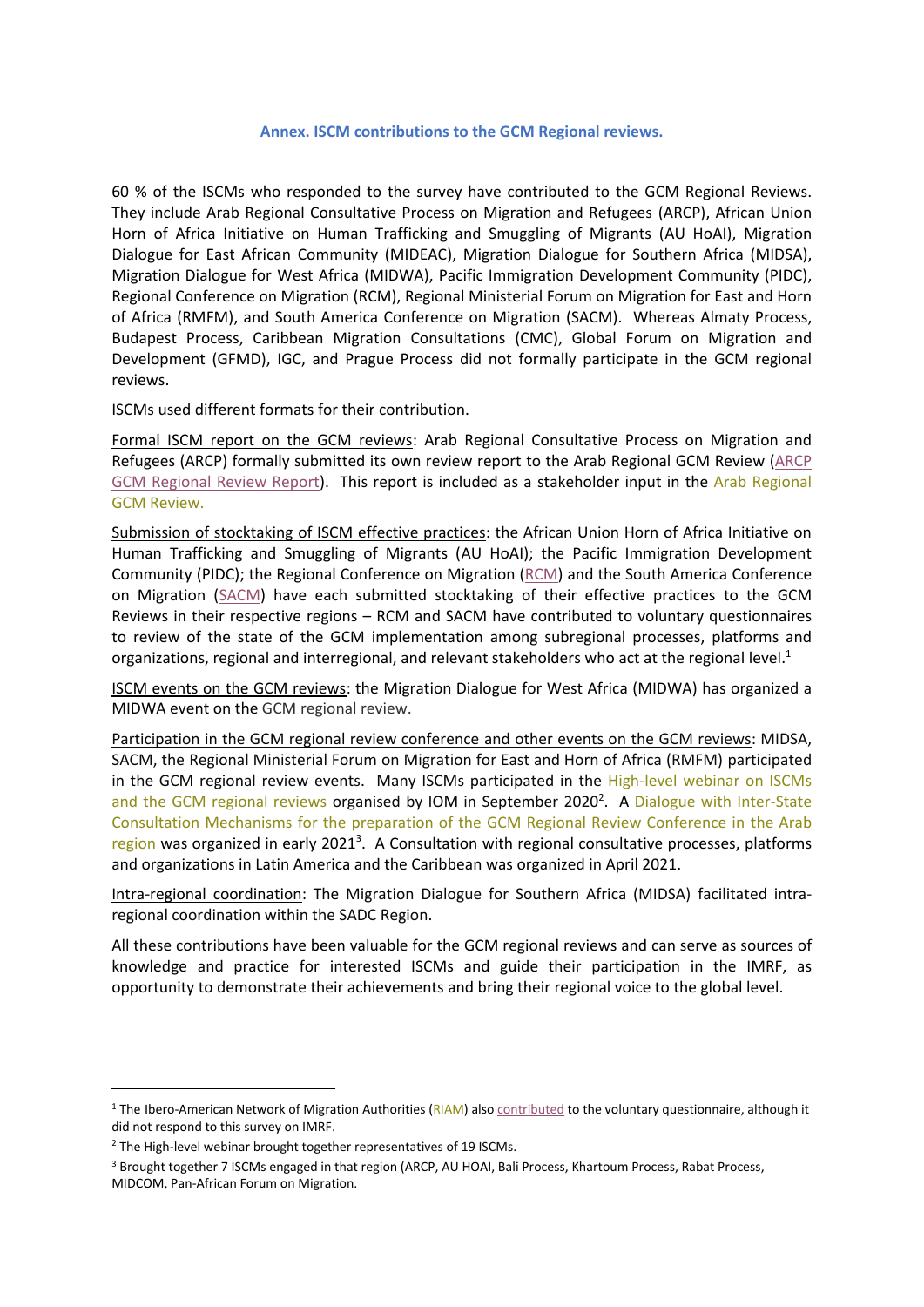## International Organization for Migration (IOM) International Partnerships Division (IPD)

## **Inter-State Consultation Mechanisms on migration (ISCM) input to the International Migration Review Forum (IMRF)**

## **Questionnaire on ISCM's inputs to the International Migration Review Forum**

The UN General Assembly (UN GA) [Resolution A/RES/73/195](https://www.un.org/en/development/desa/population/migration/generalassembly/docs/globalcompact/A_RES_73_195.pdf) **"Global Compact for Safe, Orderly and Regular Migration" (GCM Resolution)** of 19 December 2018 invites the [regional consultative processes on migration](https://www.iom.int/regional-consultative-processes-migration) (RCP) and other [inter-State](https://www.iom.int/inter-state-consultation-mechanisms-migration)  [consultation mechanisms on migration](https://www.iom.int/inter-state-consultation-mechanisms-migration) (ISCM) to contribute to the GCM follow-up and review, in particular by contributing to the International Migration Review Forum (IMRF).

The **Global compact for safe, orderly and regular migration** (GCM) is a State-led effort to elaborate a comprehensive international cooperation framework on migrants and human mobility by setting out a range of principles, commitments and understandings among UN Member States regarding international migration in all its dimensions. The **International Migration Review Forum (IMRF)** is the primary intergovernmental global platform for UN Members States to discuss and share progress on the implementation of all aspects of the GCM. The IMRF will convene every four years, starting in 2022.

Article 50 of the **[GCM Resolution](https://www.un.org/en/development/desa/population/migration/generalassembly/docs/globalcompact/A_RES_73_195.pdf)** and Article 10 of the **[IMRF Resolution](https://undocs.org/en/A/RES/73/326)** (UN GA Resolution A/RES/73/326 "Format and organizational aspects of the international migration review forums" of 19 July 2019) invite all relevant "sub-regional, regional and cross-regional processes, platforms" to contribute to the GCM reviews at the regional and at the global level (in this case through the IMRF). Specifically, the IMRF resolution calls on ISCMs (in the words of the resolution "sub-regional, regional and cross-regional processes, platforms" and "regional consultative processes on migration and others") to review the GCM implementation within their regions and to contribute to the IMRF "by providing relevant data, evidence, best practices, innovative approaches and recommendations as they relate to the implementation of the Global Compact".

To facilitate the collection of ISCM inputs, as per previous practice as in the case of the [survey](https://www.iom.int/sites/default/files/our_work/ICP/RCP/2017/GRCP7-Survey-Results-Summary.pdf) undertaken during the development of the GCM itself, the International Partnerships Division (IPD) in the **International Organization for Migration (IOM)** is launching a survey addressed to the Chairs and Secretariats of all those ISCM which plan to contribute to the IMRF. The combined feedback from the compiled questionnaires will be submitted through the UN Network on Migration to the UN General Assembly as the collective ISCM contribution to the IMRF, in addition to all their other inputs provided bilaterally or through participation to the reviews.

*Please note that in the questionnaire the acronym "ISCM" is used to indicate regional consultative processes on migration (RCP), interregional forums on migration (IRF) and global processes on migration.*

**Please provide your feedback to the questions below by 20 September 2021.**

**We kindly request one completed questionnaire per ISCM, which is coordinated among the ISCM (Co-)Chair(s) and (Co-)Secretariats.**

Thank you.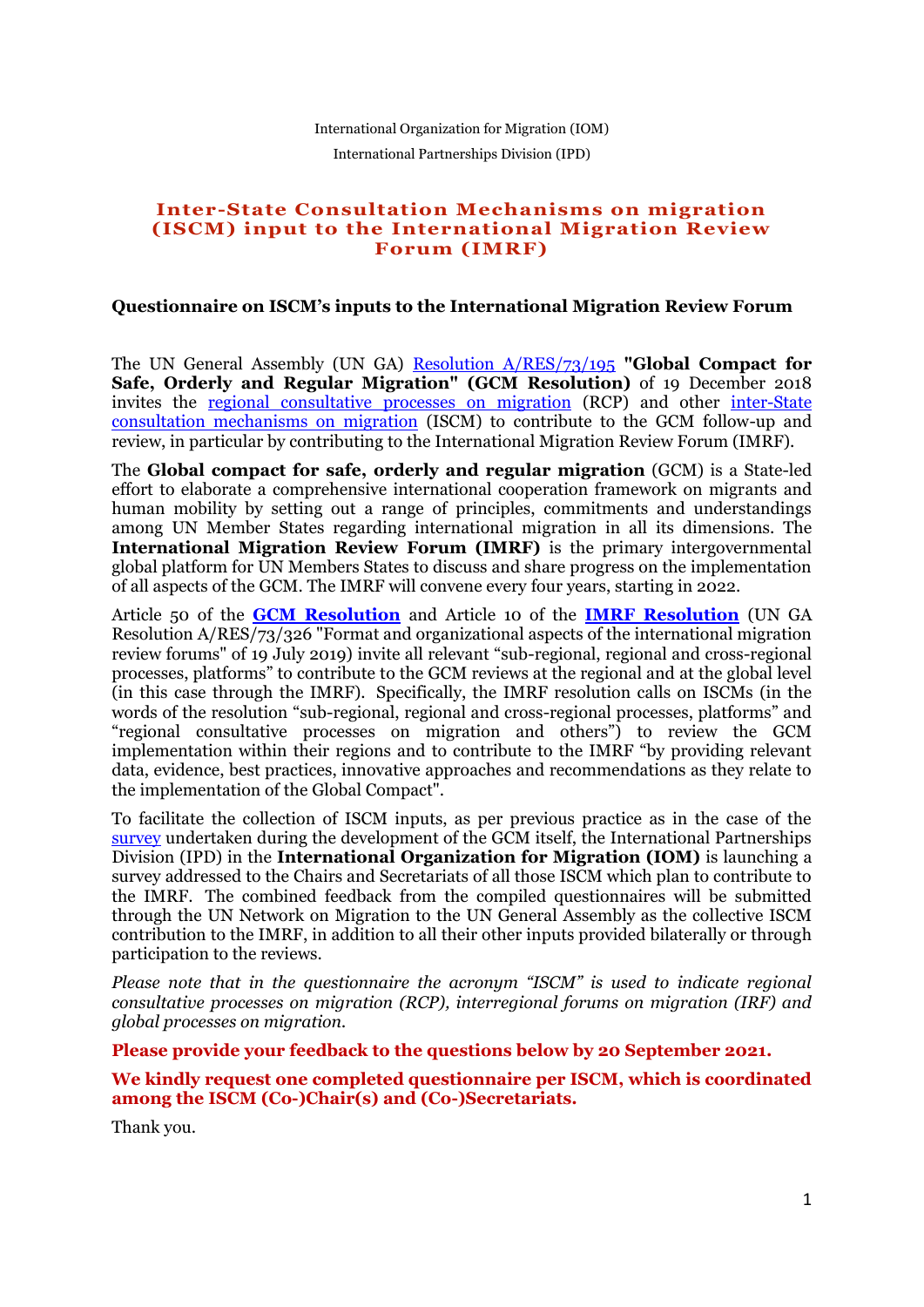## \* Required

# **Section 1.**

**Contribution to GCM Regional Reviews**

*This section is about the GCM regional reviews in 2020-2021.*

*\*Questions marked by an Asterix must be answered in order to complete the questionnaire.*

1.Please indicate which Inter-State consultation mechanism on migration (ISCM) you represent in responding to this questionnaire. Please note that Chairs, Co-Chairs and Heads of Secretariat are expected to combine their feedback and reflect it in completing one single questionnaire only.

## (*Only one questionnaire will be accepted per ISCM*)

| 5+5 Dialogue on Migration in the Western Mediterranean                                                    |
|-----------------------------------------------------------------------------------------------------------|
| African Union Horn of Africa Initiative on Human Trafficking and Smuggling of Migrants<br>(AU HoAI)       |
| Almaty Process on Refugee Protection and International Migration                                          |
| Arab Regional Consultative Process on Migration and Refugee Affairs (ARCP)                                |
| Bali Process on People Smuggling, Trafficking in Persons and Related Transnational<br>Crime               |
| <b>Budapest Process</b>                                                                                   |
| Caribbean Migration Consultations (CMC)                                                                   |
| Central American Commission of Migration Directors (OCAM)                                                 |
| EU-Horn of Africa Migration Route Initiative (Khartoum Process)                                           |
| Euro-African Dialogue on Migration and Development (Rabat Process)                                        |
| Global Forum on Migration and Development (GFMD)                                                          |
| Ibero-American Network of Migration Authorities (RIAM)                                                    |
| Inter-Governmental Consultations on Migration, Asylum and Refugees (IGC)                                  |
| International Technical Meeting on Human Mobility of Venezuelan Citizens in the Region<br>(Quito Process) |
| Migration Dialogue for East African Community                                                             |
| Migration Dialogue for Intergovernmental Authority on Development (IGAD) Region<br>(MID-IGAD or IGAD-RCP) |
| Migration Dialogue for Southern Africa (MIDSA)                                                            |
| Migration Dialogue for the Indian Ocean Commission Countries (MiDIOCC)                                    |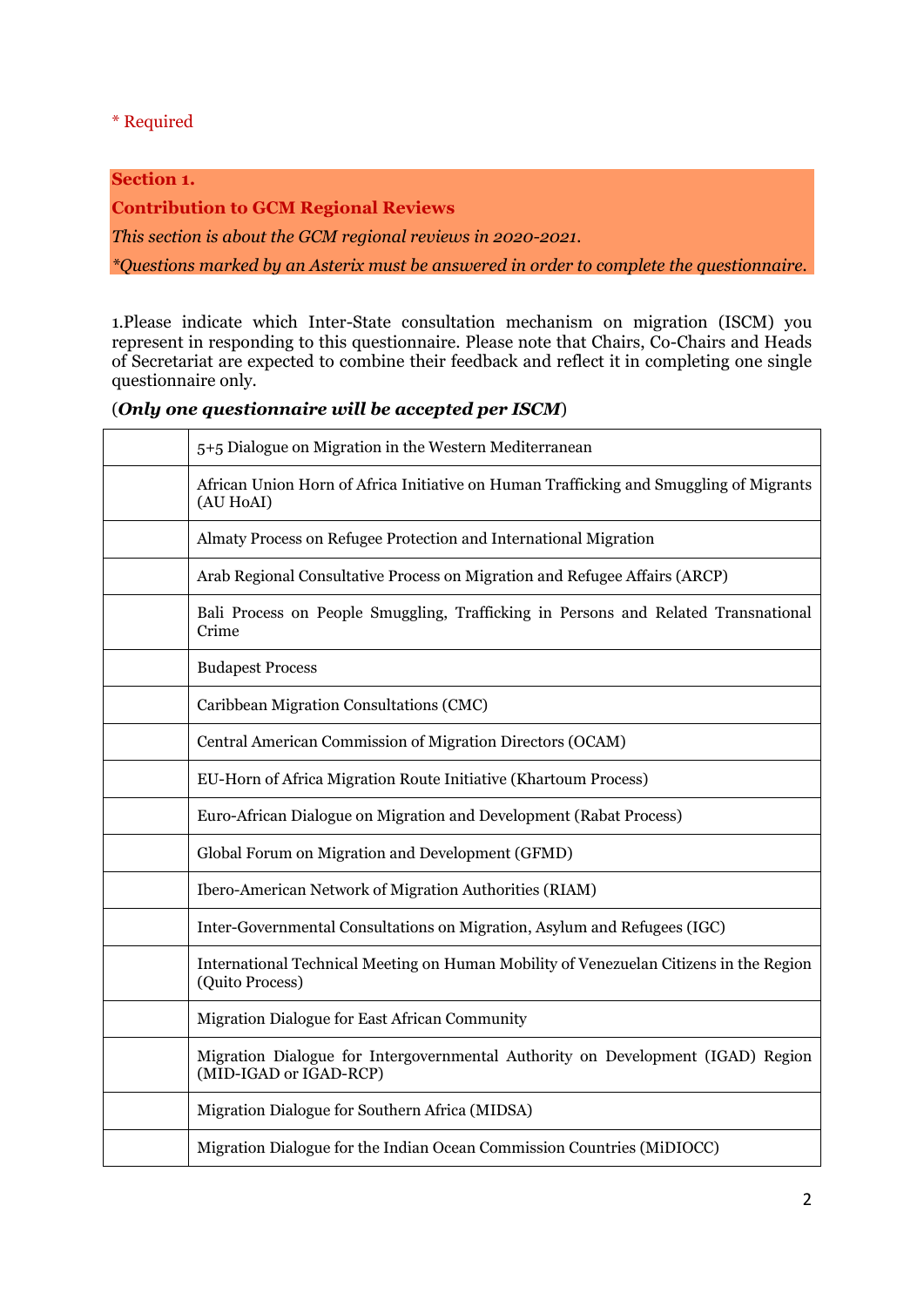| Migration Dialogue for West Africa (MIDWA)                                                                                                     |
|------------------------------------------------------------------------------------------------------------------------------------------------|
| Migration Dialogue from the Common Market for Eastern and Southern Africa Member<br>States (MIDCOM)                                            |
| Ministerial Consultation on Overseas Employment and Contractual Labour for Countries<br>of Origin and Destination in Asia (Abu Dhabi Dialogue) |
| Organization of African, Caribbean and Pacific States (OACPS) – EU Dialogue on<br>Migration (ACP-EU MD)                                        |
| Pacific Immigration Development Community (PIDC)                                                                                               |
| Pan-African Forum on migration (PAFoM)                                                                                                         |
| <b>Prague Process</b>                                                                                                                          |
| Regional Conference on Migration (RCM)                                                                                                         |
| Regional Consultative Process on Overseas Employment and Contractual Labour for<br>Countries of Origin in Asia (Colombo Process)               |
| Regional Ministerial Forum on Migration for East and Horn of Africa                                                                            |
| South American Conference on Migration (SACM)                                                                                                  |

# 2.What is your role in the ISCM?

| Chair (or Co-Chair)                          |
|----------------------------------------------|
| Secretariat Head (or Co-Head of Secretariat) |
| Representative of the Chair                  |
| Representative of the Secretariat            |

# 3.Name and surname of the official completing the survey

# 4.Institution of the official completing the survey

# 5.Position of the official completing the survey

# Section 2

Contribution to GCM Regional Reviews

*This section is about the GCM regional reviews in 2020-2021.*

*\*Questions marked by an Asterix must be answered in order to complete the questionnaire.*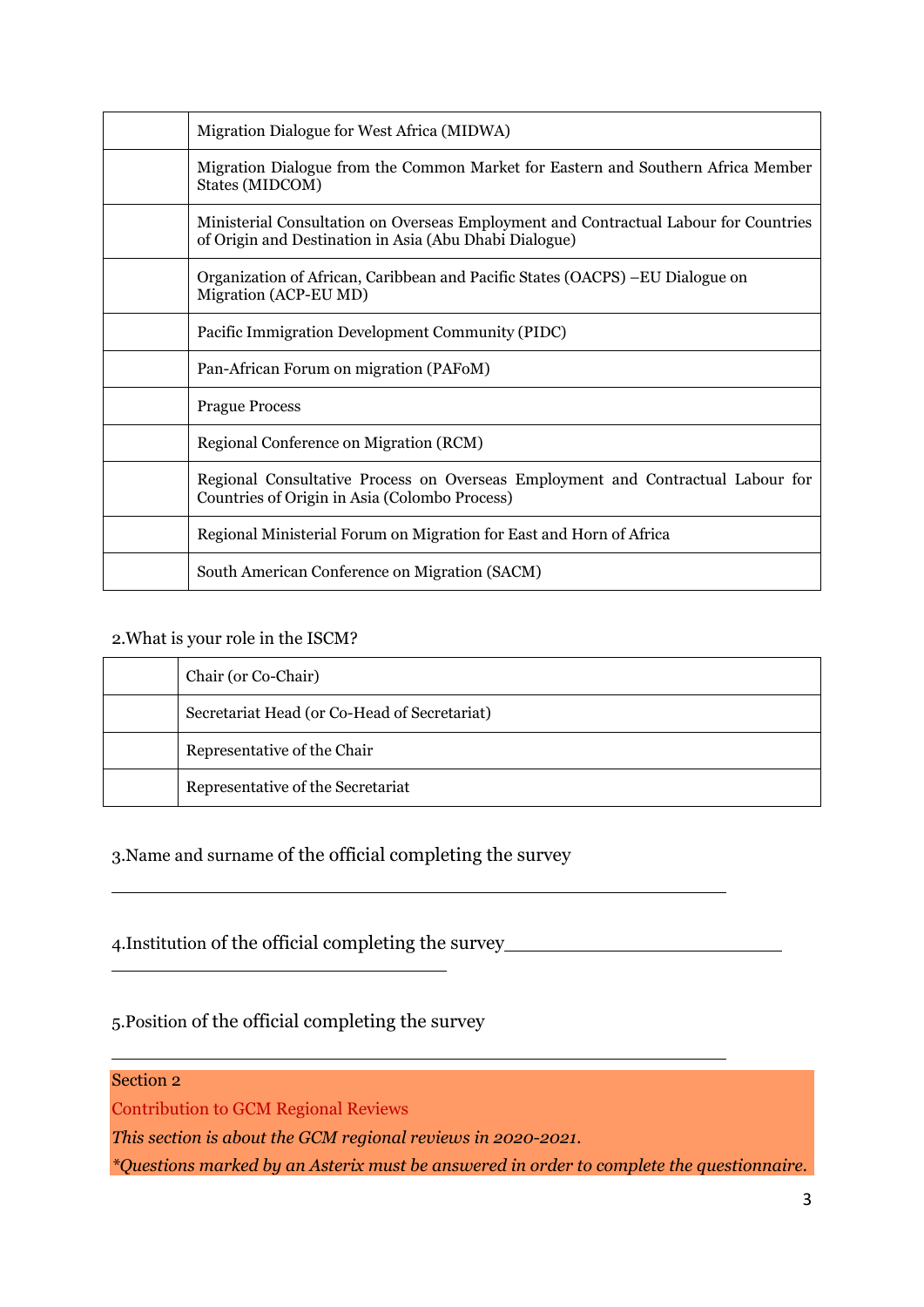6.Has your ISCM contributed to the GCM regional reviews?

| Yes |
|-----|
| No  |

# 7.If yes, in what format?

(Multiple selection is possible in answers, where relevant)

| Written input by your ISCM based on the Indicative Outline for Regional Process, Platforms,<br>Organizations, and Stakeholders |
|--------------------------------------------------------------------------------------------------------------------------------|
| Dedicated event on the GCM regional review organized by your ISCM                                                              |
| Submission of stocktaking of your ISCM's effective practices relevant to the GCM objectives or<br>principles                   |
| Participation in regional review event hosted by the regional coordination mechanisms                                          |
| Other:                                                                                                                         |

8.If applicable, please indicate the title of the GCM regional review event your ISCM has contributed to (and corresponding hyperlink); and/or your ISCM's written submission already formulated (and corresponding hyperlink). In case no hyperlinks are available, please share relevant attachments (e.g. your ISCM's inputs to the GCM regional review) by forwarding them to [grcp@iom.int](mailto:grcp@iom.int) email address.

# Section 3

Contribution to IMRF

*This section is about the IMRF in 2022.*

*\*Questions marked by an Asterix must be answered in order to complete the questionnaire.*

# 9.Does your ISCM plan to contribute to the global-level review of the GCM - the IMRF?

| Yes            |
|----------------|
| N <sub>0</sub> |
| Undecided      |

## 10.If yes, in what format?

| Dedicated ISCM meeting on GCM global review and submission to the IMRF of its |
|-------------------------------------------------------------------------------|
| outcome document                                                              |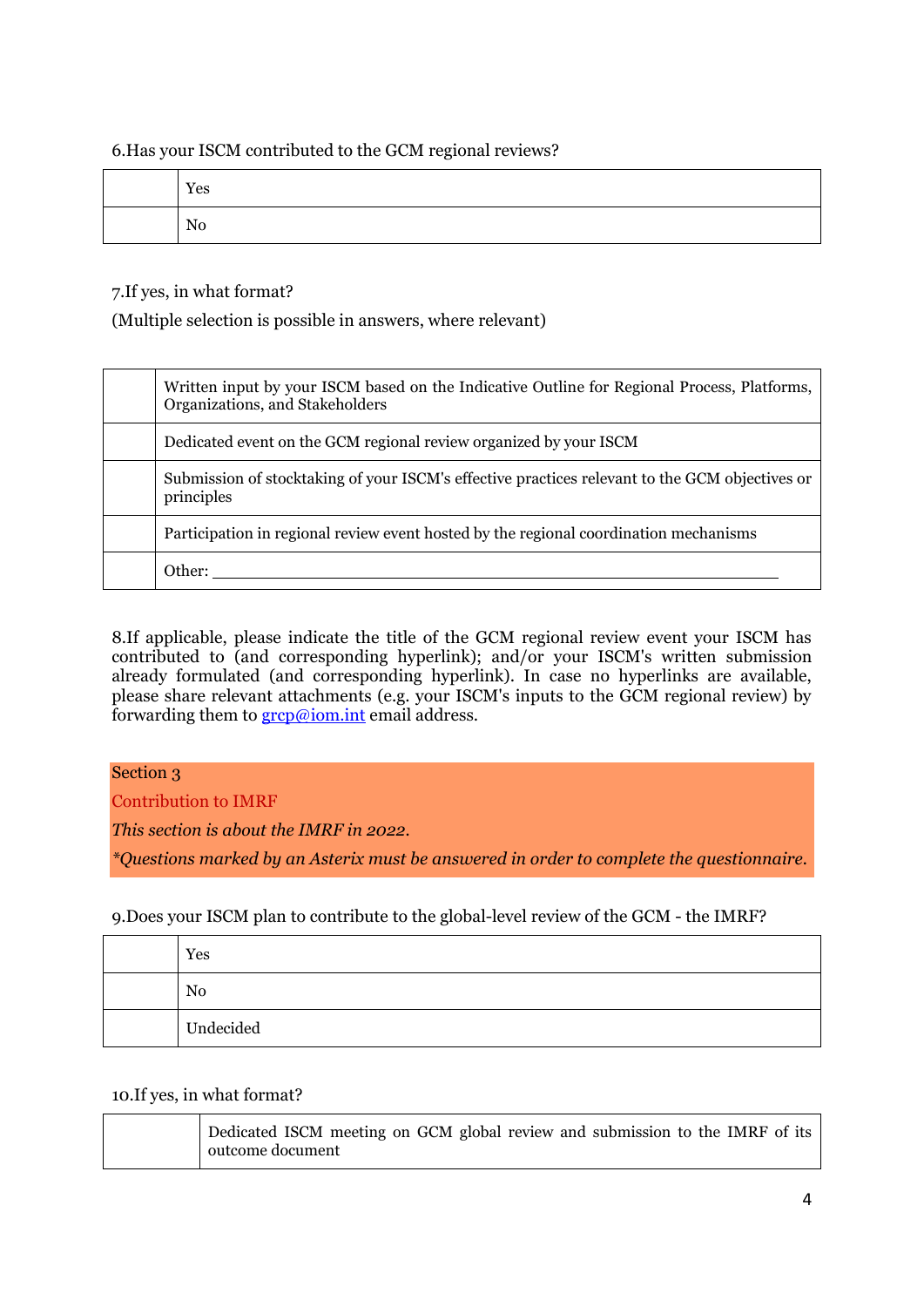| Submission to the IMRF of stocktaking of ISCM effective practices relevant for the GCM<br>objectives or principles |
|--------------------------------------------------------------------------------------------------------------------|
| Participation of the ISCM Chair (and / or ISCM Secretariat Head) to the 1st IMRF in<br>2022                        |
| Organization by your ISCMs of side-event on the margins of the 1st IMRF                                            |
| Participation by your ISCMs in side-event(s) on the margins of the 1st IMRF                                        |
| Other                                                                                                              |

11.If your ISCM plan to organize or participate in side-event on the margins of the 1st IMRF, please specify the name of the side event, if already known.

12.Please indicate any important updates on regional, cross-regional or international migration governance, such as policies, practices or legislation formulated within the region of your ISCM and related to or resulting from the work of your ISCM, which have occurred since 2019 to-date, and which are of relevance also at the global level and to the IMRF.

13.Which GCM Objectives has the work of your ISCM contributed to (directly or indirectly) and how?

(*Please see the list of GCM objectives at the bottom of this questionnaire*)

14.Has your ISCM integrated into its work the cross-cutting and interdependent GCM guiding principles? If yes, how?

(*Please see the list of GCM cross-cutting guiding principles at the bottom of this questionnaire*)

15.Please indicate any important practices by your ISCM which can be relevant also to the GCM global level review - the IMRF.

16.Please indicate any gaps or challenges faced by your ISCM in GCM implementation and/or review.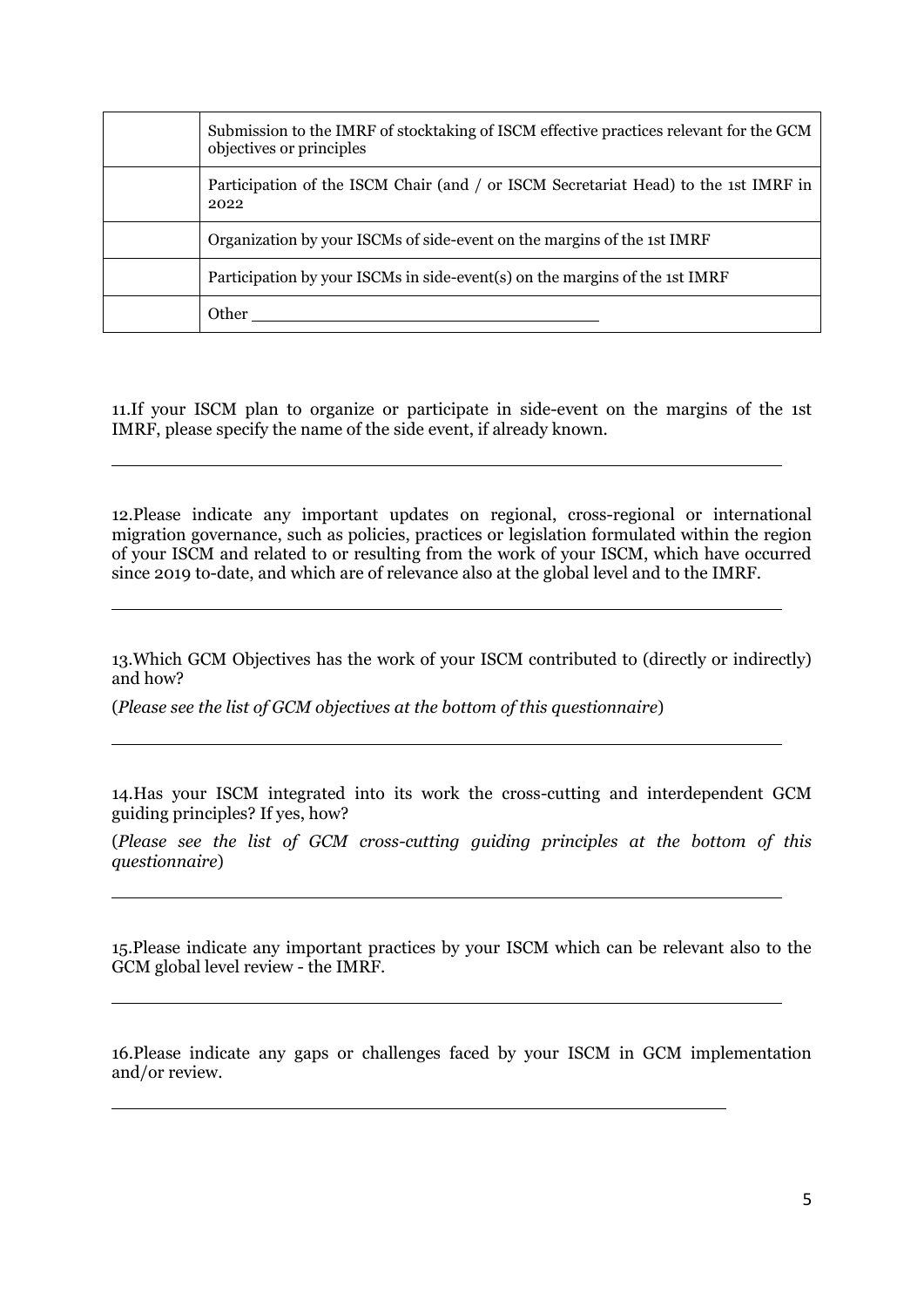17. Please list, provide a link or send attachments to the email address  $\frac{\text{group}}{\text{group}}$  iom. document related to the GCM which have been issued by your ISCM that you wish to include in the collective ISCM input to the IMRF.

*List of Objectives and Principles of the GCM as per Resolution 73/195 provided for your easy reference.*

#### **GCM Objectives**

- (1) Collect and utilize accurate and disaggregated data as a basis for evidence-based policies
- (2) Minimize the adverse drivers and structural factors that compel people to leave their country of origin
- (3) Provide accurate and timely information at all stages of migration
- (4) Ensure that all migrants have proof of legal identity and adequate documentation
- (5) Enhance availability and flexibility of pathways for regular migration
- (6) Facilitate fair and ethical recruitment and safeguard conditions that ensure decent work
- (7) Address and reduce vulnerabilities in migration
- (8) Save lives and establish coordinated international efforts on missing migrants
- (9) Strengthen the transnational response to smuggling of migrants
- (10) Prevent, combat and eradicate trafficking in persons in the context of international migration
- (11) Manage borders in an integrated, secure and coordinated manner
- (12) Strengthen certainty and predictability in migration procedures for appropriate screening, assessment and referral
- (13) Use migration detention only as a measure of last resort and work towards alternatives
- (14) Enhance consular protection, assistance and cooperation throughout the migration cycle
- (15) Provide access to basic services for migrants
- (16) Empower migrants and societies to realize full inclusion and social cohesion

(17) Eliminate all forms of discrimination and promote evidence-based public discourse to shape perceptions of migration

- (18) Invest in skills development and facilitate mutual recognition of skills, qualifications and competences
- (19) Create conditions for migrants and diasporas to fully contribute to sustainable development in all countries
- (20) Promote faster, safer and cheaper transfer of remittances and foster financial inclusion of migrants
- (21) Cooperate in facilitating safe and dignified return and readmission, as well as sustainable reintegration
- (22) Establish mechanisms or the portability of social security entitlements and earned benefits
- (23) Strengthen international cooperation and global partnerships for safe, orderly and regular migration.

#### **Cross-cutting and interdependent guiding principles of the GCM**

- (a) People-centred.
- (b) International cooperation.
- (c) National sovereignty.
- (d) Rule of law and due process.
- (e) Sustainable development.
- (f) Human rights.